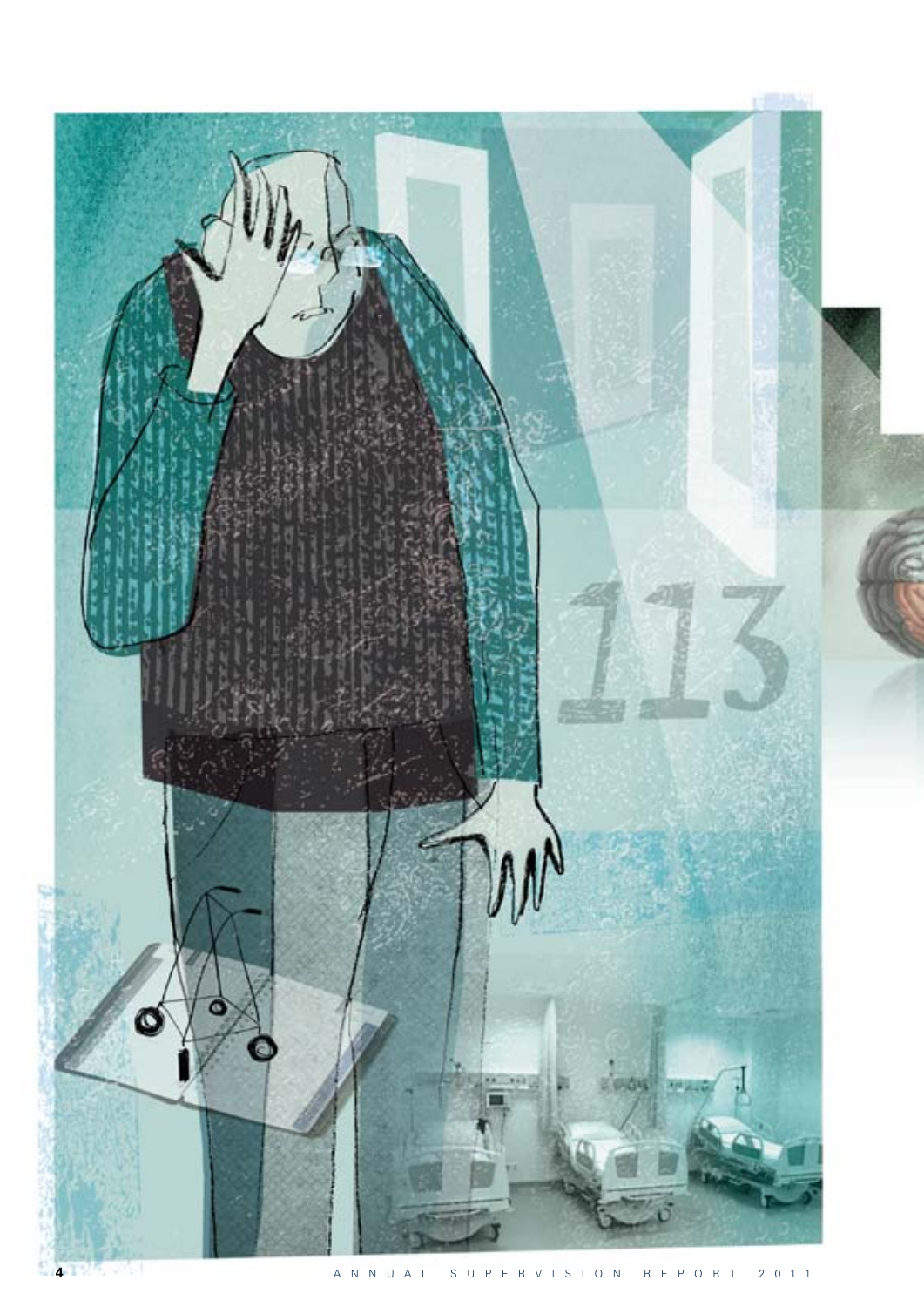# When elderly people have a stroke: do they receive **adequate treatment?**

Since 2009, the Norwegian Board of Health Supervision has focussed on supervision of services for elderly people. Treatment of patients over 80 years of age who have had a stroke was therefore chosen as a theme for countrywide supervision of specialized health services in 2011.



Adequate treatment of frail, elderly patients with acute disease demands a comprehensive approach, with a thorough assessment of their medical needs, nutritional status, level of functioning, coping and need for assistance. While they are receiving acute treatment, early mobilization and other appropriate rehabilitation must be initiated. Systematic inter-disciplinary cooperation is therefore essential in all phases of treatment. Studies, including studies from Norway, have shown that such an approach in the case of acute disease increases the chance that patients will survive, that their functioning is restored, and that they manage to cope in their own home.

A basic principle for treatment of stroke is that rehabilitation and training must be initiated at the same time as acute observation, assessment and treatment.

In order provide adequate care for frail elderly people who have had a stroke, inter-disciplinary treatment in all phases of treatment is necessary. Usually the following types of health personnel are needed: senior consultant (neurologist,

geriatrician, specialist in internal medicine), nurse (stroke nurse), physiotherapist, occupational therapist and speech therapist. The level of staffing must be adequate for the tasks that need to be performed, 24 hours a day, in holiday periods and on public holidays. If other members of staff need to take over the tasks of staff with special qualifications or skills, they must receive adequate training.

We investigated whether specialized health services are managed in such a way that elderly patients who have had a stroke receive adequate treatment. We focussed on areas which can have

serious, negative consequences for this group of patients if services are inadequate.

Altogether, 17 health trusts and 29 health institutions, including one private hospital, were included in the supervision. The reports of this supervision are available on our website: www. helsetilsynet.no.

We found breaches of the legislation in nine health institutions. We did not find breaches of the legislation in the other 20 health institutions, but we identified areas with potential for improvement in eight of them.

These findings may be an indication that not all vulnerable, elderly patients who have had a stroke receive adequate hospital treatment.

## **Observation and assessment during the first 24 hours – a critical phase**

The first 24 hours are the most critical for many patients who have had a stroke, and there are many things that must be observed, assessed and investigated. Therefore, hospitals must have routines for allocating responsibility for different

tasks and for ensuring that different health personnel cooperate with each other. For example, the following must be monitored and assessed: vital bodily functions, blood supply to the brain (using CT/MR), neurological status, swallowing function, and language and speech.

We found that many stroke patients were not followed up quickly enough by specialized personnel when they had to wait a long time in the emergency unit or in other units before being transferred to the stroke unit. In the stroke unit we also found that routines for distribution of tasks were lacking, and that observation and investigation were not adequately carried out. For example, vital functions

Early

mobilization is very important for the survival of patients who have had a stroke<sup>99</sup>

were not assessed systematically. It was not clear who should examine neurological status. Standard methods for examination were not used. Swallowing was not assessed systematically. In many units, language and speech

were not adequately followed up because of lack of qualified personnel, unclear allocation of responsibility, and inadequate routines for referral. The following are examples of our findings:

*"It is not clear how often blood pressure, pulse, temperature and oxygen saturation should be measured in the unit."*

*"Testing of swallowing and documentation of this are not always carried out in line with standard procedures."*

*"At the moment the hospital does not have a speech therapist. There is no system for ensuring that the needs of patients who have speech difficulties are met".*